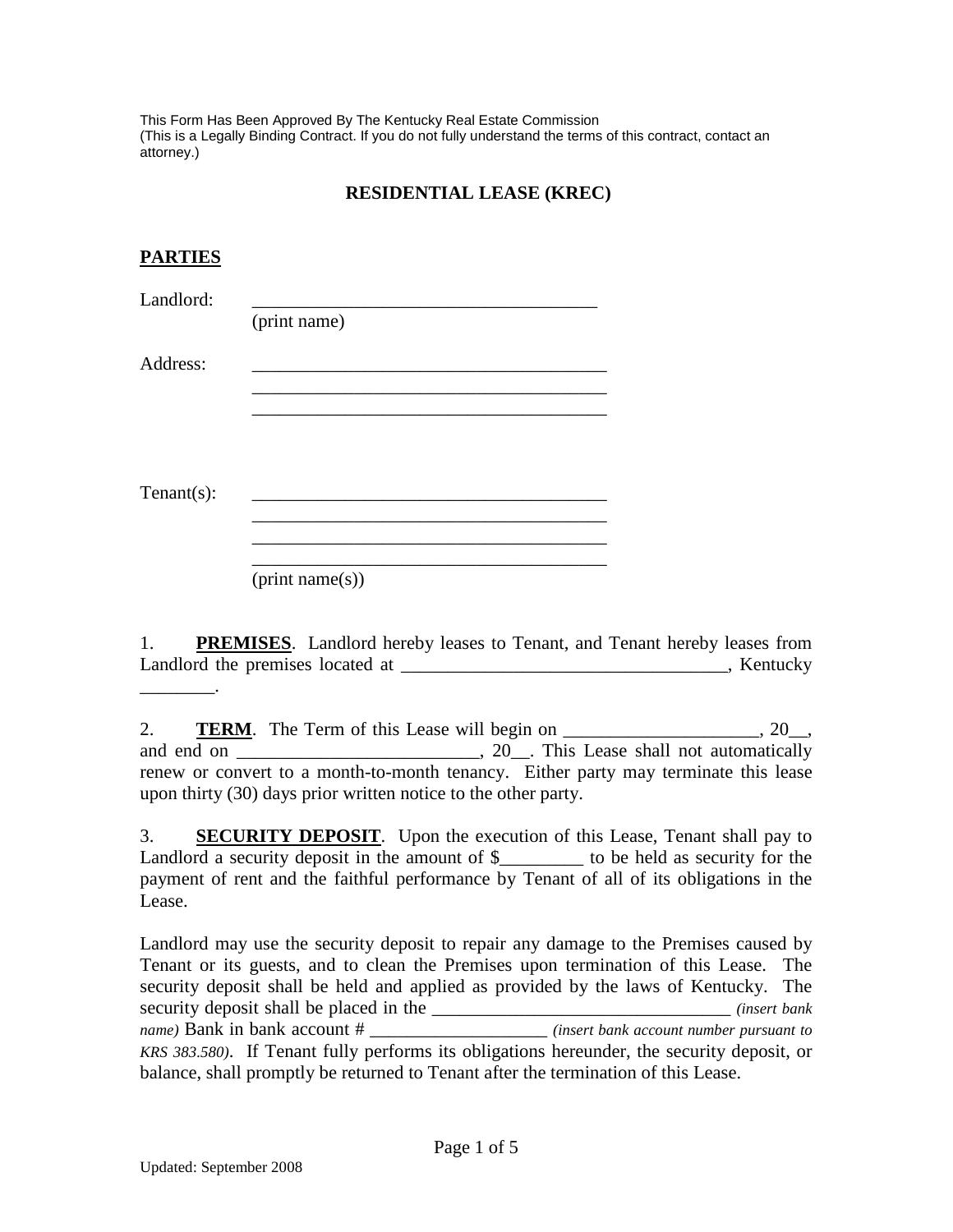4. **RENT**. Tenant agree to pay Landlord rental payments in the amount of \$ per month, payable on the first day of each month during the Term of this Lease.

Tenant shall pay the rent either by hand delivery or mailing it to Landlord at the address listed above. Tenant shall take all necessary precautions to ensure the safe and prompt delivery of each rent payment. Landlord shall consider rent received by mail after the due date as timely paid as long as it is post-marked by the due date.

5. **LATE CHARGES**. If Tenant fails to pay any installment of rent or any other amount within five (5) days of the due date, the Tenant shall pay Landlord a late payment charge in the amount of \$\_\_\_\_.

6. **POSSESSION**. Landlord shall be ready to deliver possession of the Premises to Tenant at the start date of the tenancy. If Landlord is unable to deliver possession due to circumstances beyond his control, he shall have ten (10) days to remedy the situation and put Tenants into possession. If he fails to do so, Tenants may immediately terminate the Lease and recover all prepaid rent and deposits.

7. **USE OF PREMISES**. Tenant shall not permit any other person to occupy the Premises. Tenant shall use the Premises only as a residential dwelling. Tenant shall not use the Premises or permit any guests to use the Premises for any unlawful activities or to unreasonably interfere with the rights, comforts, or conveniences of their neighbors or other Tenants.

8. **UTILITIES**. Tenant will pay for the following utilities and services furnished to the Premises:

Landlord will pay for the following utilities and services furnished to the Premises:

\_\_\_\_\_\_\_\_\_\_\_\_\_\_\_\_\_\_\_\_\_\_\_\_\_\_\_\_\_\_\_\_\_\_\_\_\_\_\_\_\_\_\_\_\_\_\_\_\_\_\_\_\_\_\_\_\_\_\_\_\_\_\_\_\_\_\_\_\_\_\_. Landlord shall not be liable for the interruption or failure of any utility or service if due to any cause beyond Landlord's control.

9. **APPLIANCES**. Landlord will provide the following appliances in the Premises:

\_\_\_\_\_\_\_\_\_\_\_\_\_\_\_\_\_\_\_\_\_\_\_\_\_\_\_\_\_\_\_\_\_\_\_\_\_\_\_\_\_\_\_\_\_\_\_\_\_\_\_\_\_\_\_\_\_\_\_\_\_\_\_\_\_\_\_\_\_\_\_. Tenant shall not remove the appliances from the Premises without the permission of Landlord. Landlord shall be responsible for any damages and/or repairs needed for the listed appliances so long as the damages and/or repairs are not due to the actions of the Tenant.

Tenant plans to provide the following appliances in the Premises:

\_\_\_\_\_\_\_\_\_\_\_\_\_\_\_\_\_\_\_\_\_\_\_\_\_\_\_\_\_\_\_\_\_\_\_\_\_\_\_\_\_\_\_\_\_\_\_\_\_\_\_\_\_\_\_\_\_\_\_\_\_\_\_\_\_\_\_\_\_\_\_. Tenant is solely responsible for any damages and/or repairs needed for these listed appliances.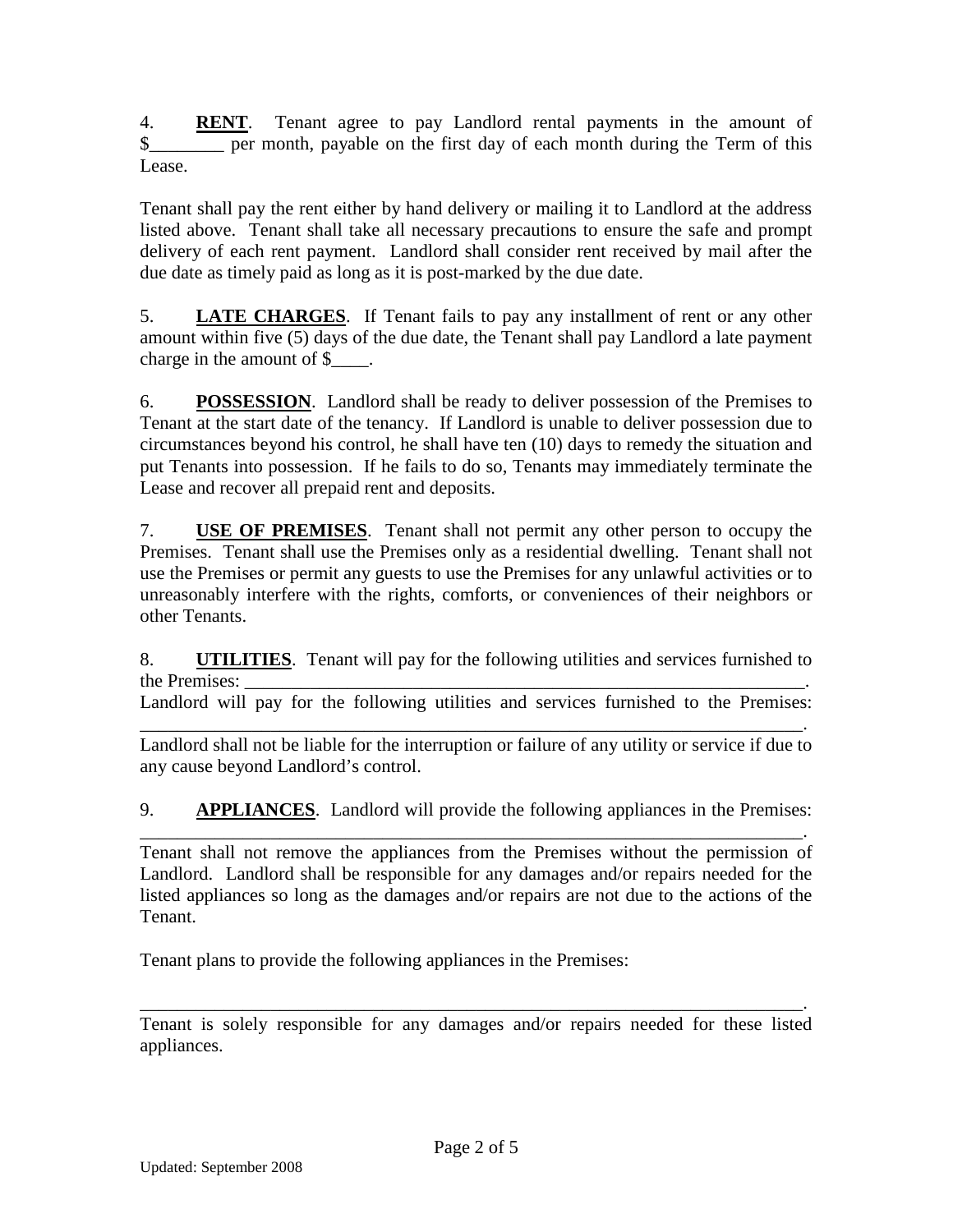10. **SUBLEASES AND ASSIGNMENTS**. Tenant shall not sublease or assign the Lease without the prior, written permission from the Landlord. Landlord shall not unreasonable deny permission to sublease or assign.

11. **MAINTENANCE AND CONDITION**. Tenant acknowledges that it has examined the Premises and furnishings and personal property and that they are in a good and habitable condition. Tenant shall keep the Premises and furnishings and personal property in a clean and sanitary condition and in as good order and repair as they were at the commencement of this Lease, ordinary wear and tear excepted.

Tenant shall dispose of all garbage in designated disposal facilities. Tenant will pay for all damage to the Premises and repairs required due to the misuse or negligence of Tenant or Tenant's guests. Landlord will maintain the Premises and common areas in a habitable condition. Landlord and Tenant each agree to maintain and repair the Premises in compliance with all laws, ordinances and regulations applicable to them. Tenant agrees to promptly give notice to Landlord of any required repairs or unsafe conditions and Landlord will be afforded a reasonable period of time to complete the same.

12. **PETS**. Tenant shall be allowed to keep the following pet(s) in or about the Premises: \_\_\_\_\_\_\_\_\_\_\_\_\_\_. No other animals or pets of any kind may be kept in or about the Premises without Landlord's prior written permission.

13. **ALTERATIONS**. Tenant shall not alter or permit any alteration of the Premises, including but not limited to paint, wallpaper, structural alterations or removals, and additions of fixtures (including TV antennae or satellite dish receivers), without the prior, written permission of Landlord. This clause pertains to any alterations made inside and outside the Premises, including changes to the surrounding land or common areas.

14. **ACCESS**. Landlord and its agents may enter the Premises at all reasonable times and upon reasonable notice to Tenant to conduct inspections, make necessary or desired repairs or improvements, or to show the same to prospective tenants, buyers or lenders. Landlord may also enter the Premises when the same appear to be abandoned and for the purpose of placing signs offering the Premises for sale or rent. In an emergency, and as permitted by law, Landlord may enter the Premises without prior notice to Tenant.

15. **TERMINATION IN EVENT OF SALE**. It is expressly agreed that Landlord, at its option, may terminate this Lease upon \_\_\_\_ days notice to Tenant in the event of a sale of the building containing the Premises.

16. **LOSS OR DAMAGE**. Unless, caused by the negligence of Landlord, Landlord will not be liable for any loss, damage or theft of any property of Tenant or others kept or stored in or about the Premises. Tenant acknowledges that it is Tenant's responsibility to insure its own possessions.

17. **DEFAULT**. Tenant will be in default of this Lease upon the occurrence of any one of the following events: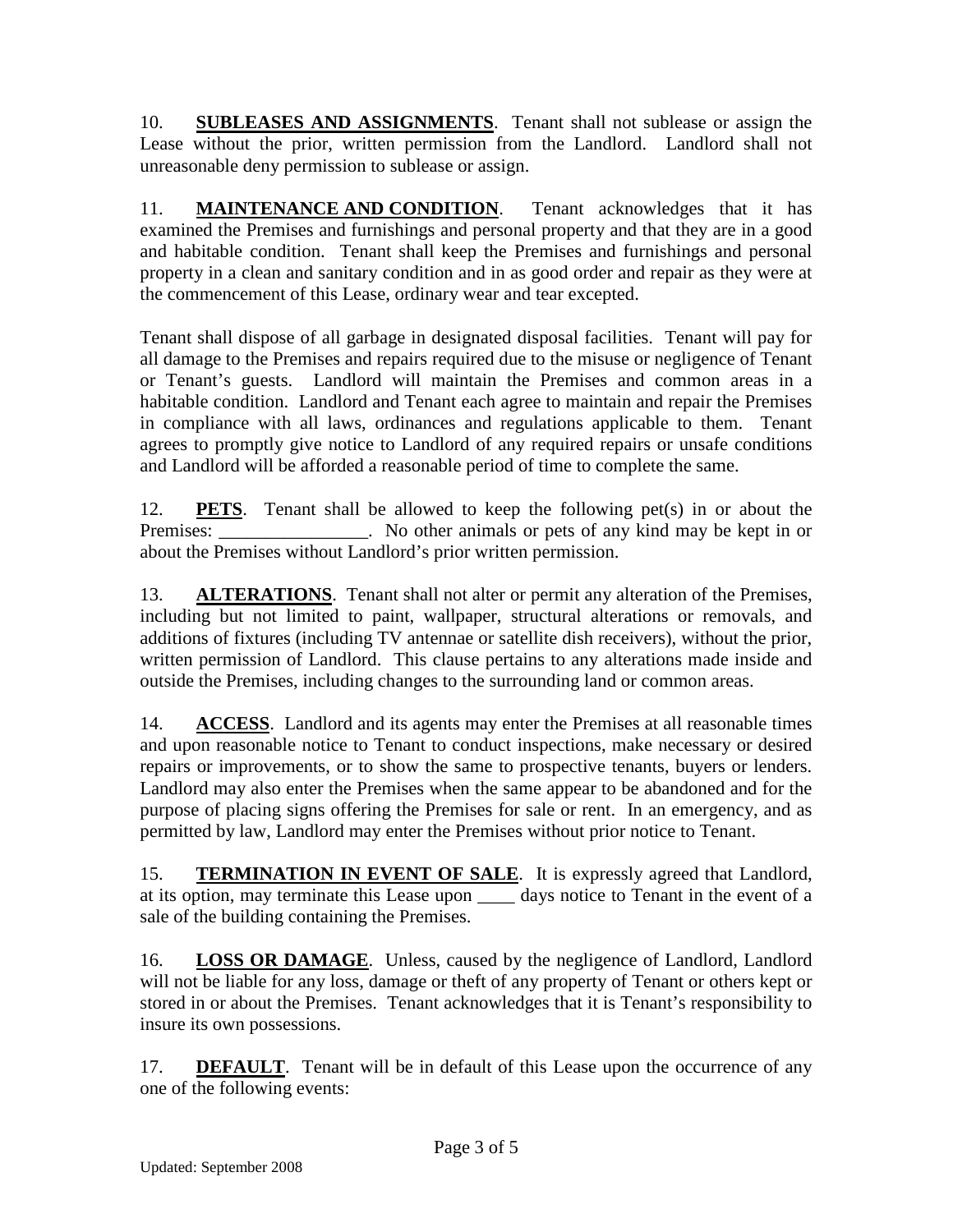- a. failure to pay any installment of rent or any other amount hereunder on the date it is due;
- b. failure to perform or comply with any other agreement, term or condition of this Lease;
- c. abandonment of Premises;
- d. any misrepresentation or omission of Tenant mad to Landlord in connection with this Lease; or
- e. assignment for the benefit of creditors by, appointment of a receiver for, or any filing of a petition under any bankruptcy or debtor's relief law by or against Tenant or any guarantor.

18. **REMEDIES OF LANDLORD**. Upon any default by Tenant, Landlord may, at its option, terminate this Lease and/or commence eviction proceeding in accordance with the laws of Kentucky.

19. **WAIVER OR BREACH**. No waiver of any breach of the Lease on any one occasion shall be construed to operate as a general waiver of another breach on a subsequent occasion. If any breach occurs and is later settled by the parties, this Lease shall still continue to bind the parties until amended, in writing, by the parties.

20. **SURRENDER**. At the expiration or sooner termination of this Lease, Tenant will remove its possessions and peaceably deliver possession of the Premises to Landlord in as good repair and condition as they were at the commencement of this Lease, ordinary wear and tear excepted.

Any personal property left on the Premises after Tenant vacates or abandons the Premises shall be deemed abandoned and Landlord may remove, store and/or dispose of the same as it sees fit, subject to the applicable law.

21. **DISCLOSURE OF LICENSEE STATUS**. The owner of the Premises is a licensed real estate broker licensed in the State of Kentucky.

22. **SEVERABILITY**. The provisions of this Lease are severable, and if any part of the Lease is held illegal, invalid, or inapplicable to any person or circumstance, the remainder of this Lease shall remain in effect.

23. **ENTIRE AGREEMENT**. This Le se contains the entire agreement and understanding between the parties regarding the Premises and is subject to no agreements, conditions or representation that are not set forth herein. This Lease may only be amended in a writing that is signed by both Landlord and Tenant.

24. **APPLICABLE LAW**. This Lease will be interpreted and enforced in accordance with the laws of Kentucky.

25. **LEAD-BASED PAINT DISCLOSURE**. For Landlords whose premises were built prior to 1978 you are required by law to provide a Lead-Based Paint Disclosure to